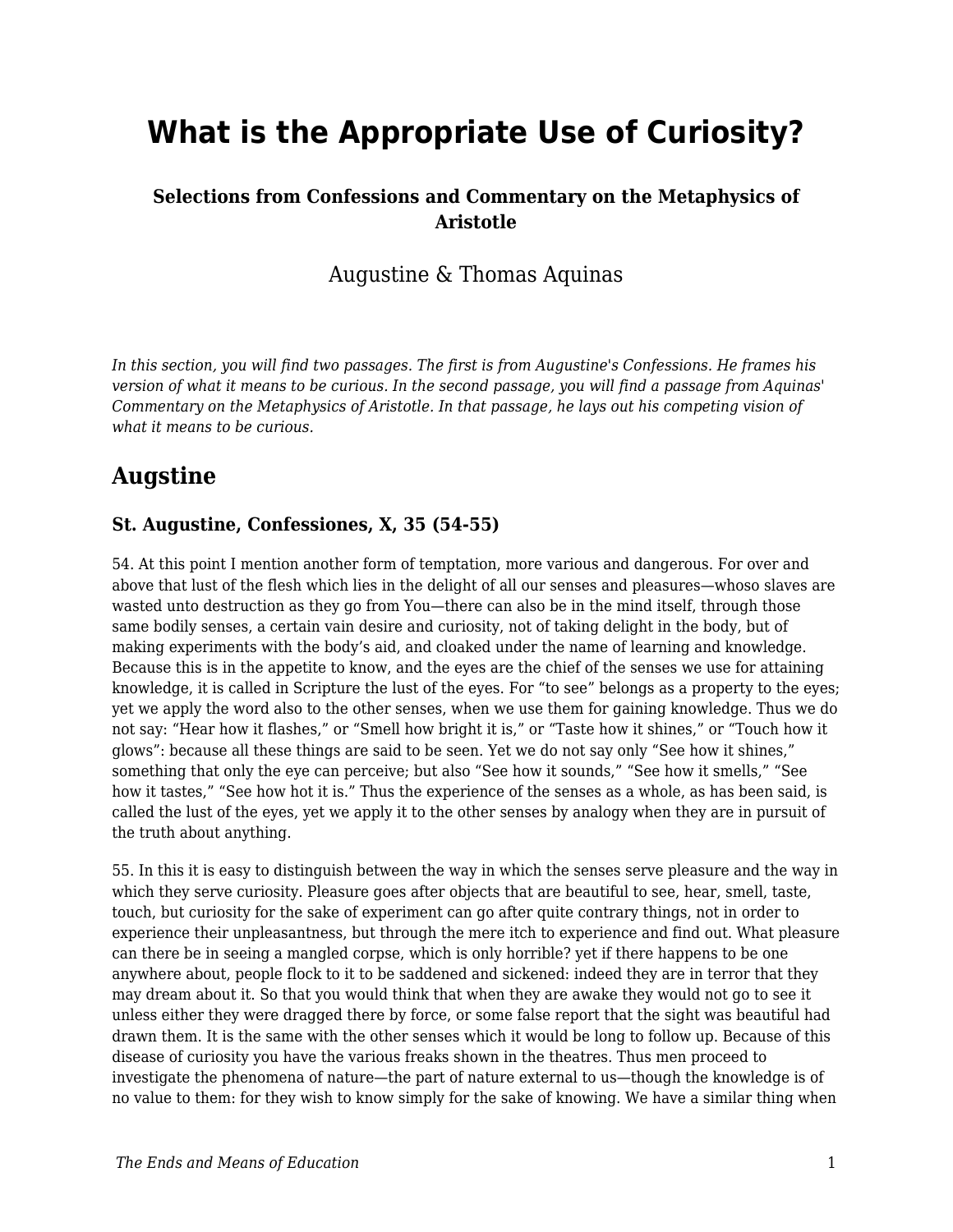for the sake of the same perverted learning inquiry is made by way of magic. And the same happens even in religion: God is tempted when signs and wonders are demanded, not for any purpose of salvation, but solely for the experience of seeing them.

#### **Reflection Question**

Few today would frame "experiment" in such a negative light, but Augustine raises an interesting question. What is the limit to the type of things that you can justify learning just because you wanted to know them? Can I find out your social security number just because I want to know?

## **Aquinas**

#### **St. Thomas Aquinas, Commentary on the Metaphysics of Aristotle, Lesson 1**

1. [Aristotle] says, first, that the desire to know belongs by nature to all men.

2. Three reasons can be given for this. The first is that each thing naturally desires its own perfection. Hence matter is also said to desire form as any imperfect thing desires its perfection. Therefore, since the intellect, by which man is what he is, considered in itself is all things potentially, and becomes them actually only through knowledge, because the intellect is none of the things that exist before it understands them, as is stated in Book III of The Soul; so each man naturally desires knowledge just as matter desires form.

3. The second reason is that each thing has a natural inclination to perform its proper operation, as something hot is naturally inclined to heat, and something heavy to be moved downwards. Now the proper operation of man as man is to understand, for by reason of this he differs from all other things. Hence the desire of man is naturally inclined to understand, and therefore to possess scientific knowledge.

4. The third reason is that it is desirable for each thing to be united to its source, since it is in this that the perfection of each thing consists. This is also the reason why circular motion is the most perfect motion, as is proved in Book VIII of the Physics, because its terminus is united to its startingpoint. Now it is only by means of his intellect that man is united to the separate substances, which are the source of the human intellect and that to which the human intellect is related as something imperfect to something perfect. It is for this reason, too, that the ultimate happiness of man consists in this union. Therefore man naturally desires to know.

#### **Reflection Question**

What do you see as the main points of contrast between Augustine and Aquinas?

#### **Attributions**

The full book of Augustine's Confessions Translated by Rev. Dr. E.B. Pusey can be found online with Google books. The entirety of Aquinas' Commentary translated by John P. Rowan can be found in the Priory archives. A special thanks to Michael Arts for his assistance in compiling this abridgment.